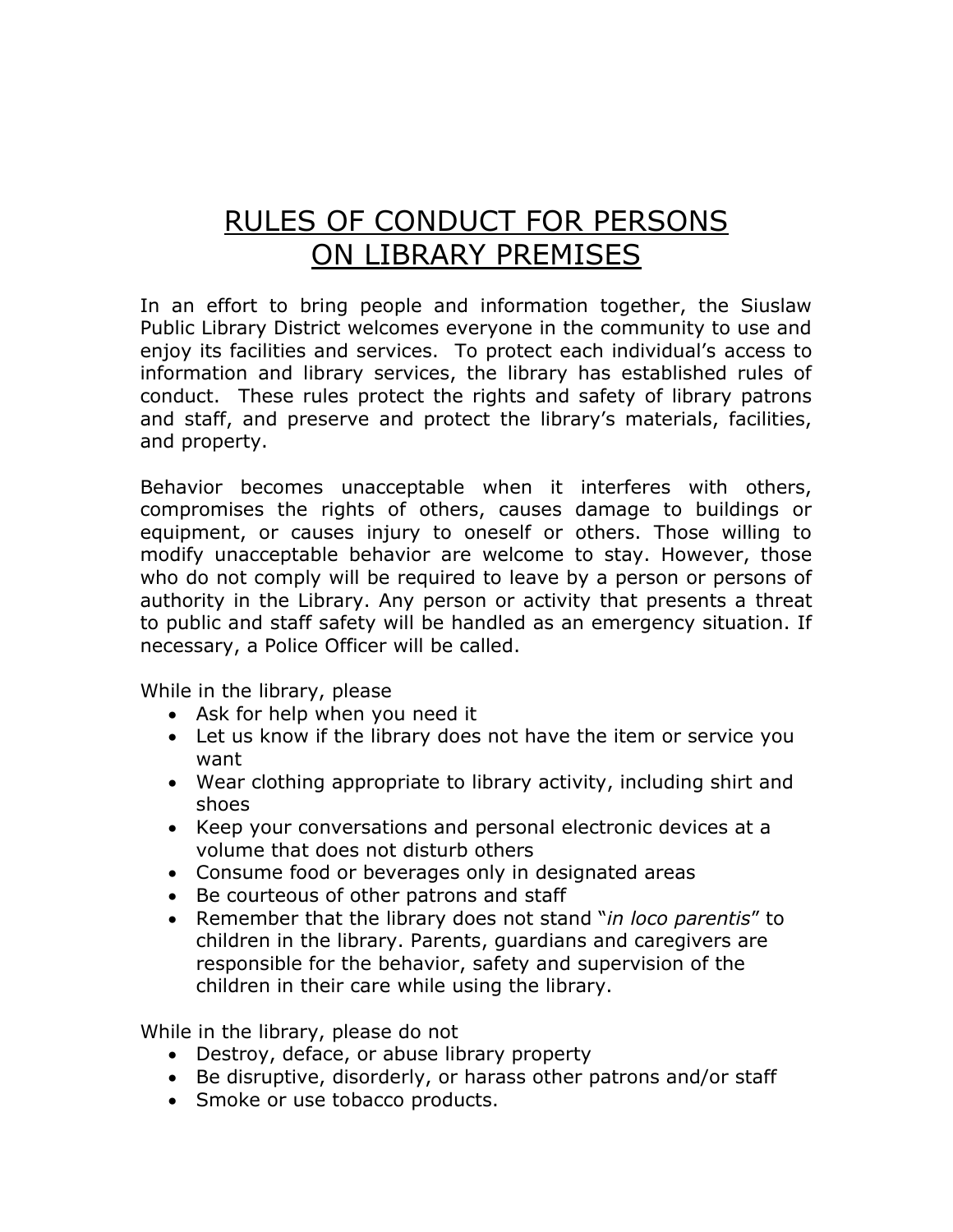- Be under the influence of or consume alcohol or illegal substances
- Sleep
- $\bullet$  Bathe
- Bring animals other than service animals or those involved in library programs into the library
- Bring into the library anything which creates an obstacle or takes up seating
- Use skateboards, skates, rollerblades or bicycles on library property
- Bring any item defined as a weapon by the Oregon Revised Statutes (ORS) onto library property
- Engage in sexual conduct as defined by the Oregon Revised Statutes (ORS )
- Conduct surveys or post or distribute printed material without staff approval

In addition to the above, any violation of Federal, State or local statutes will be regarded as a violation of library rules. The Siuslaw Pubic Library District reserves the right to eject or suspend library privileges to those individuals who violate library rules.

Patrons may appeal any decision in writing to the Library Director within 10 days of the date of the decision. The appeal shall state why library privileges should be restored. The Library Director or a designee will respond to the appeal in writing within 10 days of the date the appeal was received. Any person may appeal the Library Director's decision by sending an appeal in writing to the President of the Library Board within 10 days of the appeal decision. The decision of the Library Board is final.

Exceptions to these policies are at the discretion of the library director or a designated staff person.

| Adopted by the Board of Directors: | November 19, 1998 |
|------------------------------------|-------------------|
| Revised by the Board of Directors: | July 16, 2001     |
| Revised by the Board of Directors: | February 15, 2012 |